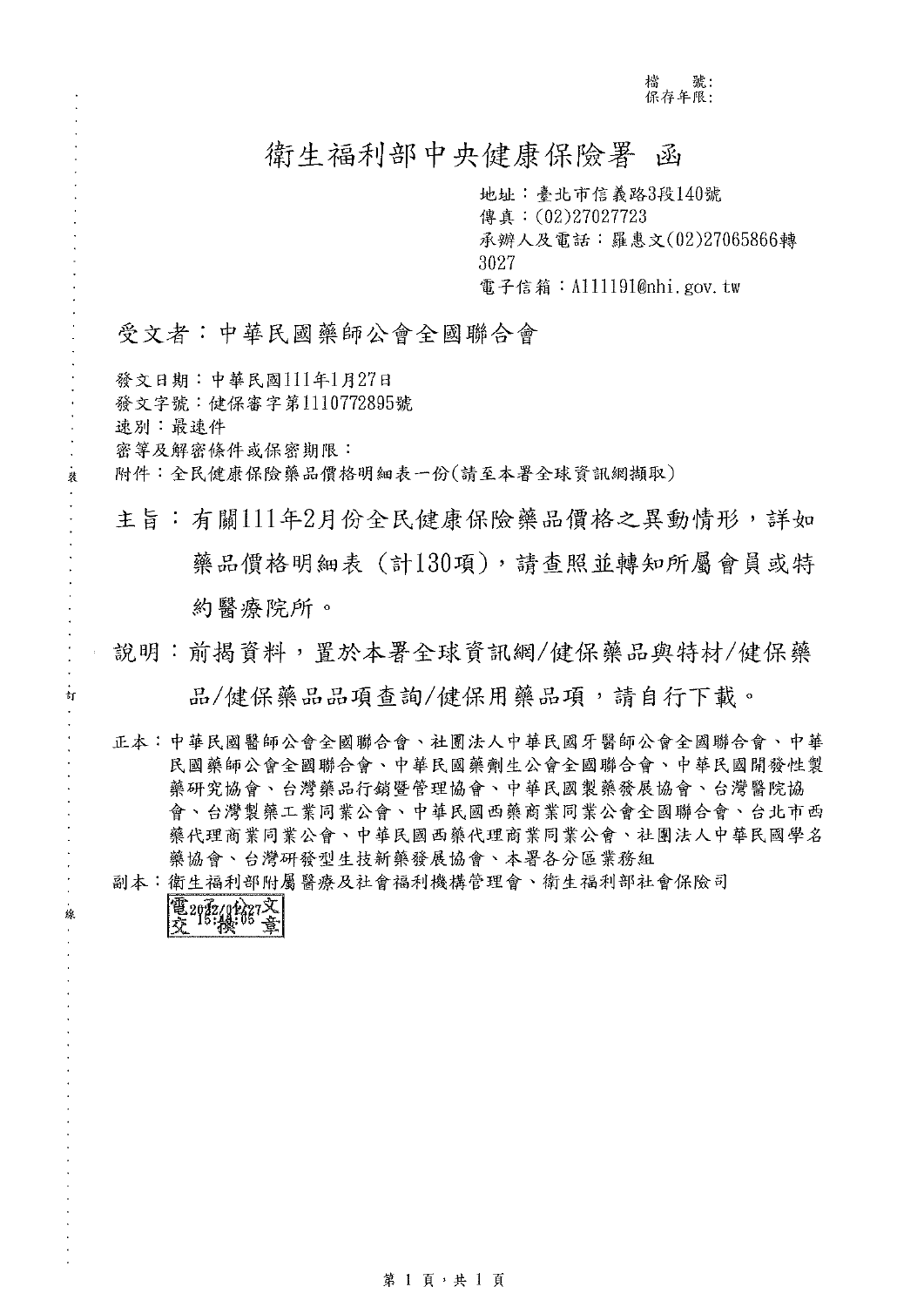| 項<br>次 | 發文號        | 健保代碼       | 藥品名稱                                                            | 廠牌                | 成分及含量                                                   | 劑型    | 規格量    | 原核定<br>價                                      | 新核<br>定價 | 生效日<br>期      |
|--------|------------|------------|-----------------------------------------------------------------|-------------------|---------------------------------------------------------|-------|--------|-----------------------------------------------|----------|---------------|
| 1      | 1100058874 | B025730312 | <b>FENISTIL PENCIVIR</b><br>(FOR COLD SORE)<br><b>CREAM</b>     | 英商葛蘭<br>素保健用<br>品 | <b>PENCICLOVIR 10</b><br>MG/GM                          | 乳膏劑   | 2 GM   | 203                                           | 0        | 111/04/<br>01 |
| 2      | 1100036270 | BC26330100 | <b>FYCOMPA FILM-</b><br><b>COATED TABLETS</b><br>8MG            | 衛采                | Perampanel 8 MG                                         | 膜衣錠   |        | 144                                           | $\Omega$ | 111/04/<br>01 |
| 3      | 1100059755 | BC22154100 | NOLVADEX TABLETS 臺灣阿斯<br>10MG                                   | 特捷利康              | <b>TAMOXIFEN</b><br>(CITRATE) 10 MG                     | 錠劑    |        | 3.63                                          | 4.77     | 111/04/<br>01 |
| 4      | 110AE00926 | BC16717100 | <b>NOVOFEN TABLETS</b><br>10MG                                  | 富富                | <b>TAMOXIFEN</b><br>(CITRATE) 10 MG                     | 錠劑    |        | 3.63                                          | 4.77     | 111/04/<br>01 |
| 5      | 110AE00927 | BC15880100 | <b>TADEX TABLETS</b><br>10MG                                    | 臺灣美強              | <b>TAMOXIFEN</b><br>(CITRATE) 10 MG                     | 錠劑    |        | 3.63                                          | 4.77     | 111/04/<br>01 |
| 6      | 110AE00928 | AC44672100 | <b>TAXIFEN FILM</b><br>COATED TAB. 10MG<br>YUNG SHIN""          | 永信                | <b>TAMOXIFEN</b><br>(CITRATE) 10 MG                     | 膜衣錠   |        | 3.63                                          | 4.77     | 111/04/<br>01 |
| 7      | 1100057070 | AC60884100 | IRBEPROVEL F.C.<br>TABLETS 300MG                                | 信東生技              | IRBESARTAN 300 MG 膜衣錠                                   |       |        | $\overline{\phantom{a}}$                      | 9.1      | 111/02/<br>01 |
| 8      | 1100057176 | AC377041G0 | <b>QUIT ANALGESIC</b><br>TABLET(鋁箔/膠箔)                          | 壽元                | <b>ACETAMINOPHEN</b><br>(=PARACETAMOL)<br>300 MG        | 錠劑    |        | $\overline{a}$                                | 2        | 111/02/<br>01 |
| q      | 1100057392 | AC39388100 | <b>INRAL TABLETS</b><br>10MG<br>LITA"(PROPRANOLOL               | 利達                | PROPRANOLOL HCL<br>10 MG                                | 錠劑    |        | $\sim$                                        | 1.5      | 111/02/<br>01 |
| 10     | 1100057392 | AC393881G0 | <b>INRAL TABLETS</b><br>10MG<br>LITA"(PROPRANOLOL<br>)(鋁箔/膠箔)"  | 利達                | PROPRANOLOL HCL<br>10 MG                                | 錠劑    |        | $\overline{\phantom{a}}$                      | 2        | 111/02/<br>01 |
| 11     | 1100057392 | AC39566100 | <b>INRAL TABLETS</b><br>40MG LITA"<br>(PROPRANOLOL)"            | 利達                | <b>PROPRANOLOL HCL</b> 錠劑<br>40 MG                      |       |        | $\sim$                                        | 1.5      | 111/02/<br>01 |
| 12     | 1100057392 | AC395661G0 | <b>INRAL TABLETS</b><br>40MG LITA"<br>(PROPRANOLOL)(鋁<br>箔/膠箔)" | 利達                | PROPRANOLOL HCL<br>40 MG                                | 錠劑    |        | $\overline{\phantom{a}}$                      | 2        | 111/02/<br>01 |
| 13     | 1100057521 | AC60897248 | <b>MYFUNGIN LYO-</b><br><b>INJECTION</b>                        | 永信                | <b>MICAFUNGIN</b><br>SODIUM 50 MG                       | 凍晶注射劑 | 50 MG  | $\overline{\phantom{a}}$                      | 756      | 111/02/<br>01 |
| 14     | 1100057571 | BC28089100 | <b>ABIRANAT TABLETS</b><br><b>250MG</b>                         | 健喬信元              | Abiraterone Acetate<br>250 MG                           | 錠劑    |        | $\sim$                                        | 386      | 111/02/<br>01 |
| 15     | 1100057690 | AC60444209 | Granisetron I.V.<br>Injection 1mg/mL Chi<br>Sheng""             | 濟生                | <b>GRANISETRON</b><br>(HCL) 1 MG/ML                     | 注射劑   | 1 ML   | н.                                            | 185      | 111/02/<br>01 |
| 16     | 1100057690 | AC60444216 | Granisetron I.V.<br>Injection 1mg/mL Chi<br>Sheng""             | 濟生                | <b>GRANISETRON</b><br>(HCL) 1 MG/ML                     | 注射劑   | 3 ML   | $\overline{\phantom{a}}$                      | 347      | 111/02/<br>01 |
| 17     | 1100057777 | AC60575255 | Pemetrexed<br>Lyophilized Inj. 100mg<br>GBC""                   | 霖揚生技              | PEMETREXED<br><b>DISODIUM</b><br>HEPTAHYDRATE 100<br>MG | 凍晶注射劑 | 100 MG | $\mathbf{u}$                                  | 4953     | 111/02/<br>01 |
| 18     | 1100057778 | AC60596277 | Pemetrexed<br>Lyophilized Inj. 500mg<br>GBC""                   | 霖揚生技              | PEMETREXED<br><b>DISODIUM</b><br>HEPTAHYDRATE 500<br>MG | 凍晶注射劑 | 500 MG | $\overline{\phantom{a}}$                      | 22625    | 111/02/<br>01 |
| 19     | 1100057916 | AC60564255 | Nicarpine premixed I.V. 培力<br>injection 0.2mg/mL<br>P.L.""      |                   | <b>NICARDIPINE HCL</b><br>0.2 MG/ML                     | 注射液   | 100 ML | $\overline{\phantom{a}}$                      | 271      | 111/02/<br>01 |
| 20     | 1100058072 | AC60876421 | Kedifen Eye Drops<br>0.025%                                     | 麥迪森               | KETOTIFEN 0.25<br>MG/ML                                 | 點眼液劑  | 5 ML   | $\mathcal{L}_{\mathcal{F}}$                   | 40       | 111/02/<br>01 |
| 21     | 1100058148 | AC48058100 | Zapine Tablets 25mg                                             | 信東生技              | <b>CLOZAPINE 25 MG</b>                                  | 錠劑    |        | $\overline{\phantom{a}}$                      | 3.11     | 111/02/<br>01 |
| 22     | 1100058446 | BC28086100 | pms-DULOXETINE<br>Capsules 60mg                                 | 鴻興                | DULOXETINE(<br>HYDROCHLORIDE)<br>60 MG                  | 膠囊劑   |        | $\mathord{\hspace{1pt}\text{--}\hspace{1pt}}$ | 29.5     | 111/02/<br>01 |
| 23     | 1100058446 | BC28087100 | pms-DULOXETINE<br>Capsules 30mg                                 | 鴻興                | <b>DULOXETINE(</b><br>HYDROCHLORIDE)<br>30 MG           | 膠囊劑   |        | $\sim$                                        | 16.6     | 111/02/<br>01 |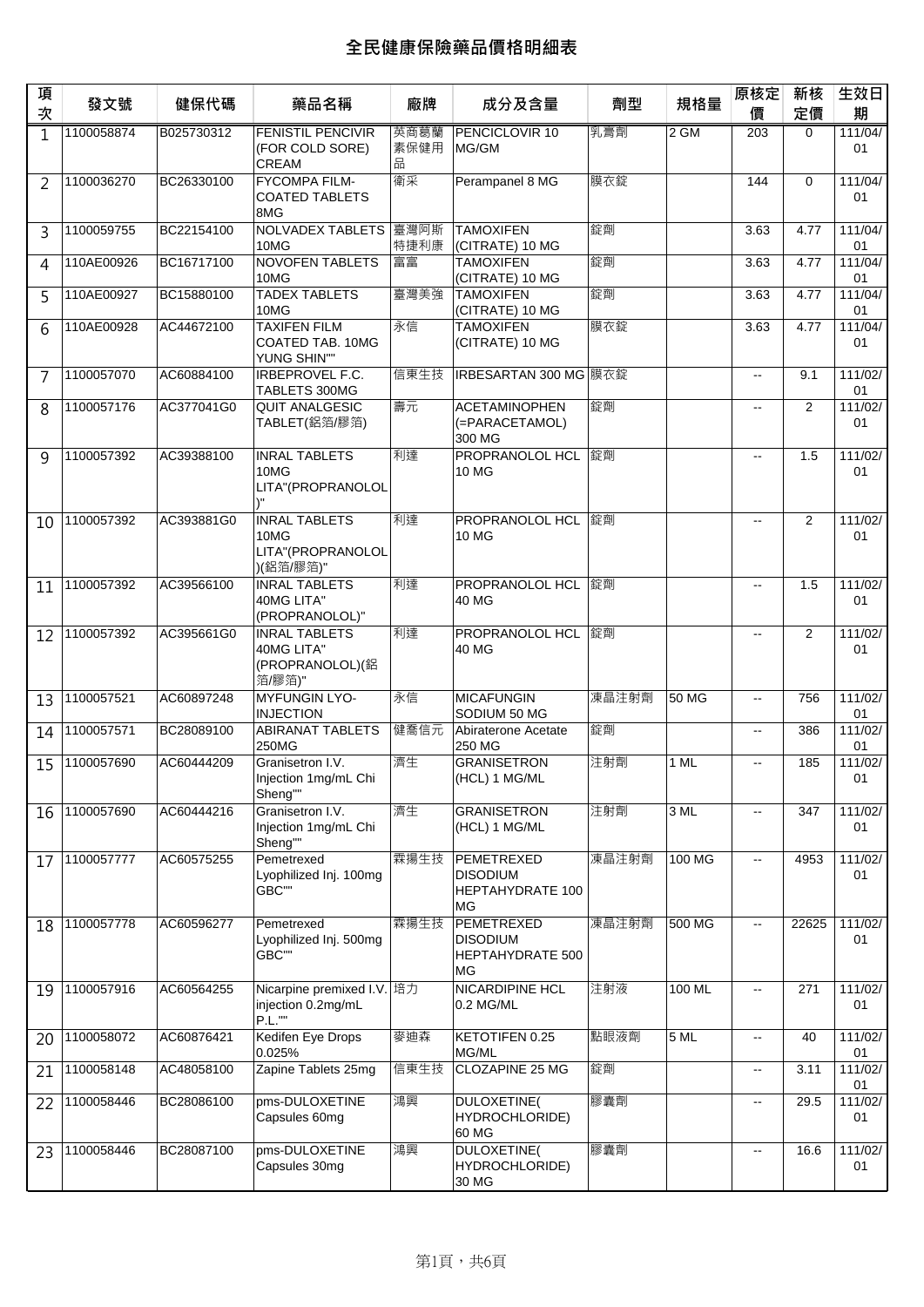| 項<br>次 | 發文號           | 健保代碼       | 藥品名稱                                                                                        | 廠牌 | 成分及含量                                                                         | 劑型         | 規格量             | 原核定<br>價                 | 新核<br>定價       | 生效日<br>期      |
|--------|---------------|------------|---------------------------------------------------------------------------------------------|----|-------------------------------------------------------------------------------|------------|-----------------|--------------------------|----------------|---------------|
| 24     | 1100058477    | BC28067221 | FLUMAZENIL-<br>HAMELN 0.1MG/ML<br><b>INJECTION</b>                                          | 橫山 | FLUMAZENIL 0.1<br>MG/ML                                                       | 注射劑        | 5 ML            | ш.                       | 910            | 111/02/<br>01 |
| 25     | 1100058552    | AC115621G0 | PANTRIM<br>TABLETS(鋁箔/膠箔)                                                                   | 衛肯 | SULFAMETHOXAZOL 錠劑<br>E 400 MG                                                |            |                 | ă.                       | $\overline{2}$ | 111/02/<br>01 |
| 26     | 1100058628    | AC472361G0 | <b>DICLOFENAC</b><br><b>ENTERIC FILM</b><br><b>COATED TABLETS</b><br>25MG LITA"(鋁箔/膠<br>箔)" | 利達 | <b>DICLOFENAC</b><br>SODIUM 25 MG                                             | 腸溶膜衣錠      |                 | $\overline{\phantom{a}}$ | 2              | 111/02/<br>01 |
| 27     | 1100058628    | AC472811G0 | DICLOFENAC E.F.C.<br>TABLETS LITA"(鋁箔/<br>膠箔)"                                              | 利達 | <b>DICLOFENAC</b><br>SODIUM 50 MG                                             | 腸溶膜衣錠      |                 | $\sim$                   | 2              | 111/02/<br>01 |
| 28     | 1100058628    | AC47662100 | COLONLAX E.F.C.<br><b>TABLETS Lita""</b>                                                    | 利達 | <b>BISACODYL 5 MG</b>                                                         | 腸溶膜衣錠      |                 | $\overline{\phantom{a}}$ | 1.5            | 111/02/<br>01 |
| 29     | 1100058628    | AC476621G0 | COLONLAX E.F.C.<br>TABLETS LITA"(鋁箔/<br>膠箔)"                                                | 利達 | <b>BISACODYL 5 MG</b>                                                         | 腸溶膜衣錠      |                 | $\overline{a}$           | 2              | 111/02/<br>01 |
| 30     | 1100058628    | AC571111G0 | <b>LURIDE TABLETS</b><br>50MG LITA"(鋁箔/膠<br>箔)"                                             | 利達 | SULPIRIDE 50 MG                                                               | 錠劑         |                 | $\overline{a}$           | 2              | 111/02/<br>01 |
| 31     | 1100058628    | AC571391G0 | <b>SULPIRIDE TABLETS</b><br>200MG LITA"(鋁箔/膠<br>箔)"                                         | 利達 | SULPIRIDE 200 MG                                                              | 錠劑         |                 | ш.                       | 2              | 111/02/<br>01 |
| 32     | 1100058786    | AC60931100 | NIFEROS OROS<br>30MG                                                                        | 瑩碩 | <b>NIFEDIPINE</b> (within<br>24hours Nifedipine<br>released by 30mg) 33<br>MG | 持續性藥效<br>錠 |                 | $\sim$                   | 5.1            | 111/02/<br>01 |
| 33     | 1100058793    | AC60908100 | Alvopanib Film-Coated 美時<br>Tablets 200mg                                                   |    | <b>PAZOPANIB</b><br><b>HYDROCHLORIDE</b><br>200 MG                            | 膜衣錠        |                 | $\sim$                   | 472            | 111/02/<br>01 |
| 34     | 1100058830    | AC60915100 | NALISO F.C.<br><b>TABLETS 5 MG</b>                                                          | 五洲 | <b>SOLIFENACIN</b><br>SUCCINATE 5 MG                                          | 膜衣錠        |                 | $\overline{\phantom{a}}$ | 9.2            | 111/02/<br>01 |
| 35     | 1100058923    | AC52553289 | Sulampi powder for IV<br>Injection 750mg ·<br>1500mg · 3000mg                               | 政德 | <b>SULBACTAM</b><br>(SODIUM) 0.25 GM                                          | 乾粉注射劑      | 750 MG          | $\mathbf 0$              | 55             | 111/02/<br>01 |
| 36     | 1100058929    | AC261541G0 | <b>BUDEMA TABLETS</b><br>1MG "S.D."<br>(BUMETANIDE)(鋁箔/<br>膠箔)                              | 世達 | <b>BUMETANIDE 1 MG</b>                                                        | 錠劑         |                 | $\overline{a}$           | 2              | 111/02/<br>01 |
|        | 37 1100058929 | AC329701G0 | <b>SANTITEN TABLETS</b> 世達<br>1MG(KETOTIFEN)S.D.<br>"(鋁箔/膠箔)"                               |    | <b>KETOTIFEN</b><br>(FUMARATE) 1 MG                                           | 錠劑         |                 | $\sim$ $-$               | $\overline{2}$ | 111/02/<br>01 |
| 38     | 1100058929    | AC389551G0 | METISONE TABLETS 世達<br>4MG<br>(METHYLPREDNISOL<br>ONE) S.D."(鋁箔/膠箔)"                        |    | <b>METHYLPREDNISOL</b><br>ONE 4 MG                                            | 錠劑         |                 | $\overline{\phantom{a}}$ | 2              | 111/02/<br>01 |
| 39     | 1100058929    | AC438181G2 | SYMITEC F.C.<br>TABLETS 10MG<br>S.D."(28粒/瓶装)"                                              | 世達 | <b>CETIRIZINE</b><br><b>DIHYDROCHLORIDE</b><br>10 MG                          | 膜衣錠        |                 | $\overline{\phantom{a}}$ | $\overline{2}$ | 111/02/<br>01 |
| 40     | 1100058946    | BC28117100 | Zyceva 100 (Erlotinib<br>Tablets 100mg)                                                     | 毅有 | <b>ERLOTINIB</b><br><b>HYDROCHLORIDE</b><br>100 MG                            | 膜衣錠        |                 | $\overline{\phantom{a}}$ | 504            | 111/02/<br>01 |
| 41     | 1100058947    | BC28116100 | Zyceva 150 (Erlotinib<br>Tablets 150mg)                                                     | 毅有 | <b>ERLOTINIB</b><br><b>HYDROCHLORIDE</b><br>150 MG                            | 膜衣錠        |                 |                          | 619            | 111/02/<br>01 |
| 42     | 1100058948    | BC27993100 | Zimagliv 100 (Imatinib<br><b>Mesilate Tablets</b><br>$100mg$ )                              | 毅有 | <b>IMATINIB MESYLATE</b> 膜衣錠<br>100 MG                                        |            |                 | ц.                       | 524            | 111/02/<br>01 |
| 43     | 1100058954    | BC28122209 | PERIOLIMEL N4E<br><b>EMULSION FOR</b><br><b>INFUSION</b>                                    | 百特 | GLUCOSE 82.5<br>MG/ML                                                         | 注射劑        | 1 L<br>(LITER)  | $\overline{\phantom{a}}$ | 447            | 111/02/<br>01 |
| 44     | 1100058954    | BC28122210 | PERIOLIMEL N4E<br><b>EMULSION FOR</b><br><b>INFUSION</b>                                    | 百特 | GLUCOSE 82.5<br>MG/ML                                                         | 注射劑        | 1.5L<br>(LITER) | $\overline{\phantom{a}}$ | 670            | 111/02/<br>01 |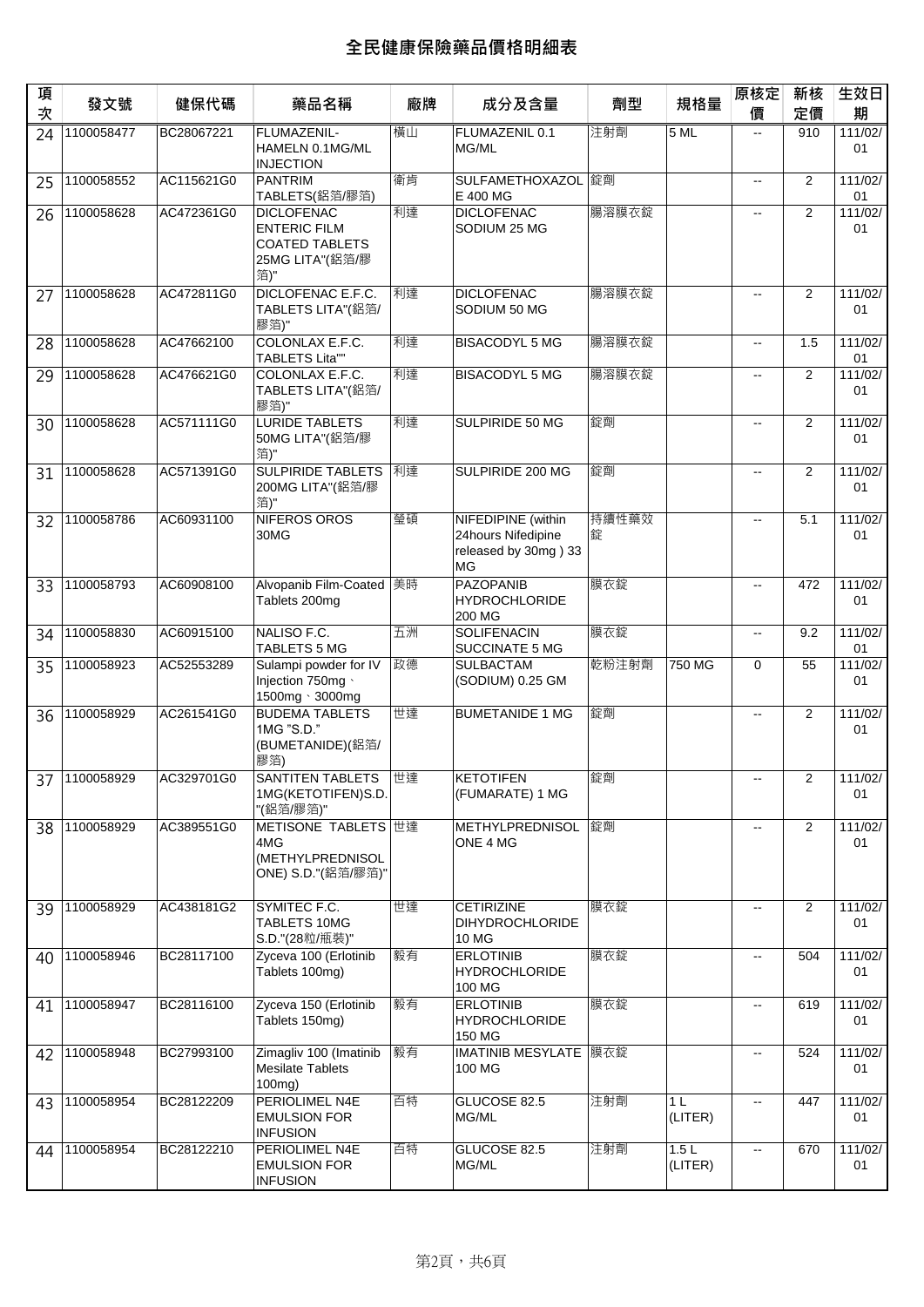| 項<br>次 | 發文號        | 健保代碼       | 藥品名稱                                                            | 廠牌                 | 成分及含量                                                                       | 劑型   | 規格量             | 原核定<br>價                  | 新核<br>定價       | 生效日<br>期      |
|--------|------------|------------|-----------------------------------------------------------------|--------------------|-----------------------------------------------------------------------------|------|-----------------|---------------------------|----------------|---------------|
| 45     | 1100058954 | BC28122212 | <b>PERIOLIMEL N4E</b><br><b>EMULSION FOR</b><br><b>INFUSION</b> | 百特                 | GLUCOSE 82.5<br>MG/ML                                                       | 注射劑  | 2L<br>(LITER)   | $\overline{\phantom{a}}$  | 894            | 111/02/<br>01 |
| 46     | 1100058954 | BC28122214 | PERIOLIMEL N4E<br><b>EMULSION FOR</b><br><b>INFUSION</b>        | 百特                 | GLUCOSE 82.5<br>MG/ML                                                       | 注射劑  | 2.5L<br>(LITER) | $\sim$                    | 1118           | 111/02/<br>01 |
| 47     | 1100058981 | A027144151 | PEACE SYRUP YUNG 永信<br>SHIN""                                   |                    | PSEUDOEPHEDRINE  糖漿劑<br>HCL 6 MG/ML                                         |      | 60 ML           | 18.1                      | $\Omega$       | 111/03/<br>01 |
| 48     | 1100058981 | AC27144151 | PEACE SYRUP YUNG 永信<br>SHIN""                                   |                    | PSEUDOEPHEDRINE  糖漿劑<br>HCL 6 MG/ML                                         |      | 60 ML           | $\overline{a}$            | 25             | 111/02/<br>01 |
| 49     | 1100058982 | AC60907238 | <b>OXALIPLATIN</b><br><b>INJECTION 5MG/ML</b><br>GBC""          | 霖揚生技               | <b>OXALIPLATIN 5</b><br>MG/ML                                               | 注射劑  | 20 ML           | $\omega_{\rm m}$          | 4420           | 111/02/<br>01 |
| 50     | 1100058983 | AC60907229 | <b>OXALIPLATIN</b><br><b>INJECTION 5MG/ML</b><br>GBC""          | 霖揚生技               | <b>OXALIPLATIN 5</b><br>MG/ML                                               | 注射劑  | <b>10 ML</b>    | $\overline{\phantom{a}}$  | 1336           | 111/02/<br>01 |
| 51     | 1100058984 | A017984100 | <b>METOCLOPRAMIDE</b><br>TABALETS Y.K.""                        | 約克                 | <b>METOCLOPRAMIDE</b><br>(2HCL)<br>MONOHYDRATE)<br>7.67 MG                  | 錠劑   |                 | 0.69                      | $\mathbf 0$    | 111/03/<br>01 |
| 52     | 1100058984 | AC17984100 | <b>METOCLOPRAMIDE</b><br>TABALETS Y.K.""                        | 約克                 | <b>METOCLOPRAMIDE</b><br>(HCL) 10 MG                                        | 錠劑   |                 | $\overline{a}$            | 1.5            | 111/02/<br>01 |
| 53     | 1100058984 | AC179841G0 | <b>METOCLOPRAMIDE</b><br>TABALETS Y.K."(鋁箔/<br>膠箔)"             | 約克                 | <b>METOCLOPRAMIDE</b><br>(HCL) 10 MG                                        | 錠劑   |                 | Ξ.                        | $\overline{2}$ | 111/02/<br>01 |
| 54     | 1100058985 | AC21062321 | AMCICORT CREAM<br>Y.K.""                                        | 約克                 | <b>TRIAMCINOLONE</b><br>(ACETONIDE) 1<br>MG/GM                              | 乳膏劑  | 5 GM            | $\overline{a}$            | 10             | 111/02/<br>01 |
| 55     | 1100058985 | AC21062329 | AMCICORT CREAM<br>Y.K.""                                        | 約克                 | <b>TRIAMCINOLONE</b><br>(ACETONIDE) 1<br>MG/GM                              | 乳膏劑  | <b>10 GM</b>    | $\overline{\phantom{a}}$  | 12.1           | 111/02/<br>01 |
| 56     | 1100058985 | AC21062335 | AMCICORT CREAM<br>Y.K.""                                        | 約克                 | <b>TRIAMCINOLONE</b><br>(ACETONIDE) 1<br>MG/GM                              | 乳膏劑  | <b>15 GM</b>    | $\overline{\phantom{a}}$  | 15.1           | 111/02/<br>01 |
| 57     | 1100058985 | AC21062338 | <b>AMCICORT CREAM</b><br>Y.K.""                                 | 約克                 | <b>TRIAMCINOLONE</b><br>(ACETONIDE) 1<br>MG/GM                              | 乳膏劑  | 20 GM           | $\overline{a}$            | 18.1           | 111/02/<br>01 |
| 58     | 1100058986 | AC43591329 | <b>ID CREAM</b>                                                 | 國信                 | <b>DIFLUCORTOLONE</b><br>VALERATE 1 MG/GM                                   | 乳膏劑  | 10 GM           | $\overline{\phantom{a}}$  | 22.3           | 111/02/<br>01 |
| 59     | 1100058986 | AC43591330 | <b>ID CREAM</b>                                                 | 國信                 | <b>DIFLUCORTOLONE</b><br>VALERATE 1 MG/GM                                   | 乳膏劑  | 12 GM           | Ξ.                        | 37.9           | 111/02/<br>01 |
| 60     | 1100058986 | AC43591338 | <b>ID CREAM</b>                                                 | 國信                 | <b>ISOCONAZOLE</b><br>NITRATE 10 MG/GM                                      | 乳膏劑  | 20 GM           | Ξ.                        | 60             | 111/02/<br>01 |
| 61     | 1100059013 | NC036761G4 | <b>SLEEPIN TABLETS</b><br>JOHNSON"(56粒/瓶<br>裝)"                 | 強生                 | NITRAZEPAM 5 MG                                                             | 錠劑   |                 | Ξ.                        | 2              | 111/02/<br>01 |
| 62     | 1100059018 | BC28013221 | Paclitaxel Mylan                                                | 邁蘭                 | PACLITAXEL 6<br>MG/ML                                                       | 注射劑  | 5ML             | 44                        | 662            | 111/02/<br>01 |
| 63     | 1100059018 | BC280132E2 | Paclitaxel Mylan                                                | 邁蘭                 | PACLITAXEL 6<br>MG/ML                                                       | 注射劑  | 16.7 ML         | $\mathbb{H}^{\mathbb{Z}}$ | 1711           | 111/02/<br>01 |
| 64     | 1100059018 | BC28066100 | TEMOZ 100                                                       | 邁蘭                 | TEMOZOLOMIDE 100 膠囊劑<br>MG                                                  |      |                 | 44                        | 2543           | 111/02/<br>01 |
| 65     | 1100059018 | KC01149283 | HULIO SOLUTION<br>FOR INJECTION                                 | 邁蘭                 | ADALIMUMAB 50<br>MG/ML                                                      | 注射液劑 | 800 MCL         | ш.                        | 7437           | 111/02/<br>01 |
| 66     | 1100059059 | BC28119255 | WINDUZA Lyophilized<br>Powder for Injection                     | 台灣瑞迪<br>博士有限<br>公司 | AZACITIDINE 100 MG 凍晶注射劑                                                    |      | 100 MG          | Ξ.                        | 11495          | 111/02/<br>01 |
| 67     | 1100059099 | AC48789143 | <b>TRANSLIN LIQUID</b><br>5UG/ML"Y.K."                          | 約克                 | <b>PROCATEROL</b><br><b>HYDROCHLORIDE</b><br><b>HEMIHYDRATE 5</b><br>MCG/ML | 内服液劑 | 30 ML           | $\mathbb{L}^2$            | 25.9           | 111/02/<br>01 |
| 68     | 1100059099 | AC48789151 | <b>TRANSLIN LIQUID</b><br>5UG/ML"Y.K."                          | 約克                 | <b>PROCATEROL</b><br><b>HYDROCHLORIDE</b><br><b>HEMIHYDRATE 5</b><br>MCG/ML | 內服液劑 | 60 ML           | $\overline{\phantom{a}}$  | 33.9           | 111/02/<br>01 |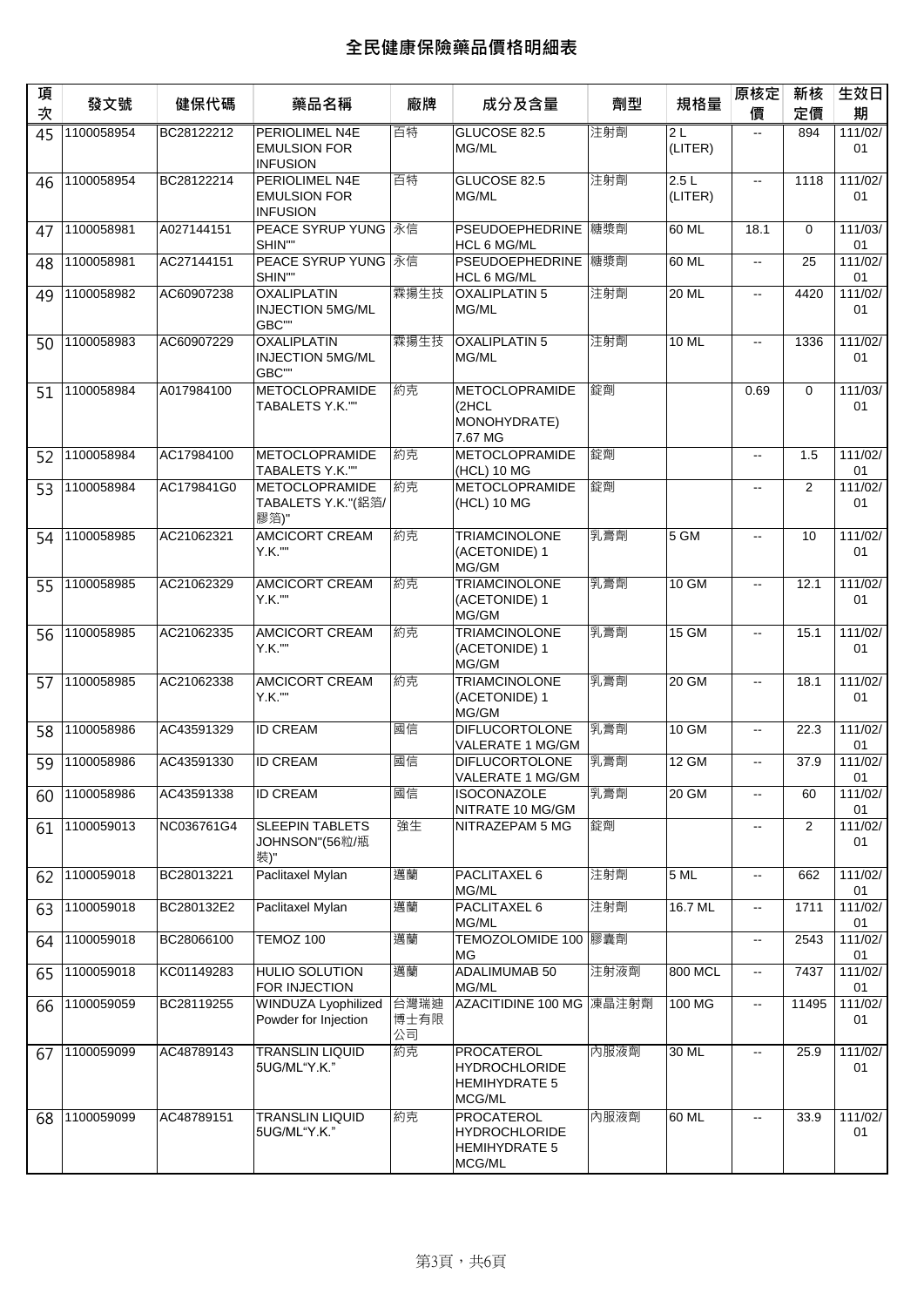| 項<br>次 | 發文號           | 健保代碼       | 藥品名稱                                                                       | 廠牌         | 成分及含量                                                                | 劑型         | 規格量    | 原核定<br>價                   | 新核<br>定價       | 生效日<br>期      |
|--------|---------------|------------|----------------------------------------------------------------------------|------------|----------------------------------------------------------------------|------------|--------|----------------------------|----------------|---------------|
| 69     | 1100059099    | AC48789157 | <b>TRANSLIN LIQUID</b><br>5UG/ML"Y.K."                                     | 約克         | PROCATEROL<br><b>HYDROCHLORIDE</b><br><b>HEMIHYDRATE 5</b><br>MCG/ML | 內服液劑       | 120 ML | $\overline{\phantom{a}}$   | 111            | 111/02/<br>01 |
| 70     | 1100059100    | AC35814321 | <b>FOREVER CREAM</b><br>Y.K.""                                             | 約克         | <b>BETAMETHASONE</b><br>(DIPROPIONATE) 0.5<br>MG/GM                  | 乳膏劑        | $5$ GM | $\overline{\phantom{a}}$   | 13.9           | 111/02/<br>01 |
| 71     | 1100059100    | AC35814329 | <b>FOREVER CREAM</b><br>Y.K.""                                             | 約克         | <b>BETAMETHASONE</b><br>(DIPROPIONATE) 0.5<br>MG/GM                  | 乳膏劑        | 10 GM  | ц.                         | 32.2           | 111/02/<br>01 |
| 72     | 1100059100    | AC35814330 | <b>FOREVER CREAM</b><br>Y.K.""                                             | 約克         | <b>CLOTRIMAZOLE 10</b><br>MG/GM                                      | 乳膏劑        | 12 GM  | н.                         | 43.4           | 111/02/<br>01 |
| 73     | 1100059100    | AC35814335 | <b>FOREVER CREAM</b><br>Y.K.""                                             | 約克         | <b>BETAMETHASONE</b><br>(DIPROPIONATE) 0.5<br>MG/GM                  | 乳膏劑        | 15 GM  | $\mathcal{L}(\mathcal{L})$ | 51             | 111/02/<br>01 |
| 74     | 1100059100    | AC35814338 | <b>FOREVER CREAM</b><br>Y.K.""                                             | 約克         | <b>CLOTRIMAZOLE 10</b><br>MG/GM                                      | 乳膏劑        | 20 GM  | ш.                         | 74             | 111/02/<br>01 |
| 75     | 1100059136    | AC60920100 | Xingaba Capsules<br>75mg L.L.""                                            | 意欣         | PREGABALIN 75 MG                                                     | 膠囊劑        |        | ц.                         | 13.2           | 111/02/<br>01 |
| 76     | 1100059229    | AC60917229 | <b>OXAOXA INJECTION</b><br>5 MG/ML L.L.""                                  | 意欣         | <b>OXALIPLATIN 5</b><br>MG/ML                                        | 注射劑        | 10 ML  | $\overline{\phantom{a}}$   | 1336           | 111/02/<br>01 |
| 77     | 1100059229    | AC60917238 | <b>OXAOXA INJECTION</b><br>5 MG/ML L.L.""                                  | 意欣         | <b>OXALIPLATIN 5</b><br>MG/ML                                        | 注射劑        | 20 ML  | L.                         | 4420           | 111/02/<br>01 |
| 78     | 1100059230    | AC60904100 | <b>MEBEVERINE</b><br>TABLETS 135MG<br>KOJAR""                              | 國嘉幼獅<br>三廠 | <b>MEBEVERINE HCL</b><br>135 MG                                      | 錠劑         |        | $\overline{\phantom{a}}$   | 1.75           | 111/02/<br>01 |
| 79     | 1100059230    | AC609041G0 | <b>MEBEVERINE</b><br>TABLETS 135MG<br>KOJAR"(鋁箔/膠箔)"                       | 國嘉幼獅<br>三廠 | <b>MEBEVERINE HCL</b><br>135 MG                                      | 錠劑         |        | $\overline{\phantom{a}}$   | $\overline{2}$ | 111/02/<br>01 |
| 80     | 1100059230    | AC60906100 | <b>MEBEVERINE</b><br>TABLETS 100MG<br>KOJAR""                              | 國嘉幼獅<br>三廠 | <b>MEBEVERINE HCL</b><br>100 MG                                      | 錠劑         |        | Ξ.                         | 1.75           | 111/02/<br>01 |
| 81     | 1100059230    | AC609061G0 | <b>MEBEVERINE</b><br>TABLETS 100MG<br>KOJAR"(鋁箔/膠箔)"                       | 國嘉幼獅<br>三廠 | <b>MEBEVERINE HCL</b><br>100 MG                                      | 錠劑         |        | $\overline{\phantom{a}}$   | $\overline{2}$ | 111/02/<br>01 |
| 82     | 1100059267    | AC60894100 | Amoten F.C. Tablets<br>5/160mg                                             | 元豐泰股<br>份  | VALSARTAN 160 MG                                                     | 膜衣錠        |        | $\overline{\phantom{a}}$   | 14.5           | 111/02/<br>01 |
| 83     | 1100059688    | AC60831100 | <b>Eupropion SR Tablets</b><br>150 <sub>mg</sub>                           | 衛達         | <b>BUPROPION</b><br><b>HYDROCHLORIDE</b><br>150 MG                   | 持續性藥效<br>錠 |        | Ξ.                         | 11.7           | 111/02/<br>01 |
|        | 84 1100059880 | A0001191G0 | DL-<br>METHYLEPHEDRINE<br><b>HCL TABLETS 25.MG</b><br>F.Y."(鋁箔/膠箔)"        | 福元         | METHYLEPHEDRINE 錠劑<br>DL-HCL 25 MG                                   |            |        | 1.5                        | $\Omega$       | 111/03/<br>01 |
| 85     | 1100059880    | AC001191G0 | DL-<br><b>METHYLEPHEDRINE</b><br><b>HCL TABLETS 25.MG</b><br>F.Y."(鋁箔/膠箔)" | 福元         | <b>METHYLEPHEDRINE</b><br>DL-HCL 25 MG                               | 錠劑         |        | Ξ.                         | $\overline{2}$ | 111/02/<br>01 |
| 86     | 1100059880    | AC046431G0 | XATONE E.C.<br>TABLETS F.Y."(鋁箔/<br>膠箔)"                                   | 福元         | CHLORZOXAZONE<br>200 MG                                              | 腸溶糖衣錠      |        | $\overline{\phantom{a}}$   | $\overline{2}$ | 111/02/<br>01 |
| 87     | 1100059880    | AC125511G0 | <b>SKELIN TABLETS</b><br>F.Y."(鋁箔/膠箔)"                                     | 福元         | <b>ACETAMINOPHEN</b><br>(=PARACETAMOL)<br>450 MG                     | 錠劑         |        | --                         | 2              | 111/02/<br>01 |
| 88     | 1100059880    | AC150911G0 | <b>KETOPROFEN</b><br><b>CAPSULES 50MG</b><br>F.Y."(鋁箔/膠箔)"                 | 福元         | KETOPROFEN 50 MG 膠囊劑                                                 |            |        | --                         | $\overline{2}$ | 111/02/<br>01 |
| 89     | 1100059880    | AC305571G0 | DICLOFENAC E.S.C.<br><b>TABLETS 50MG</b><br>F.Y."(鋁箔/膠箔)"                  | 福元         | <b>DICLOFENAC</b><br>SODIUM 50 MG                                    | 腸溶糖衣錠      |        | ц.                         | $\overline{2}$ | 111/02/<br>01 |
| 90     | 1100059880    | N0052291G0 | <b>ANATEN TABLETS</b><br>10MG F.Y."(21粒/瓶.84<br>粒/瓶)"                      | 福元         | CHLORDIAZEPOXIDE  糖衣錠<br>10 MG                                       |            |        | 1.5                        | 0              | 111/03/<br>01 |
| 91     | 1100059880    | NC052291G0 | <b>ANATEN TABLETS</b><br>10MG F.Y."(鋁箔/膠<br>箔)"                            | 福元         | CHLORDIAZEPOXIDE   糖衣錠<br>10 MG                                      |            |        | ц.                         | 2              | 111/02/<br>01 |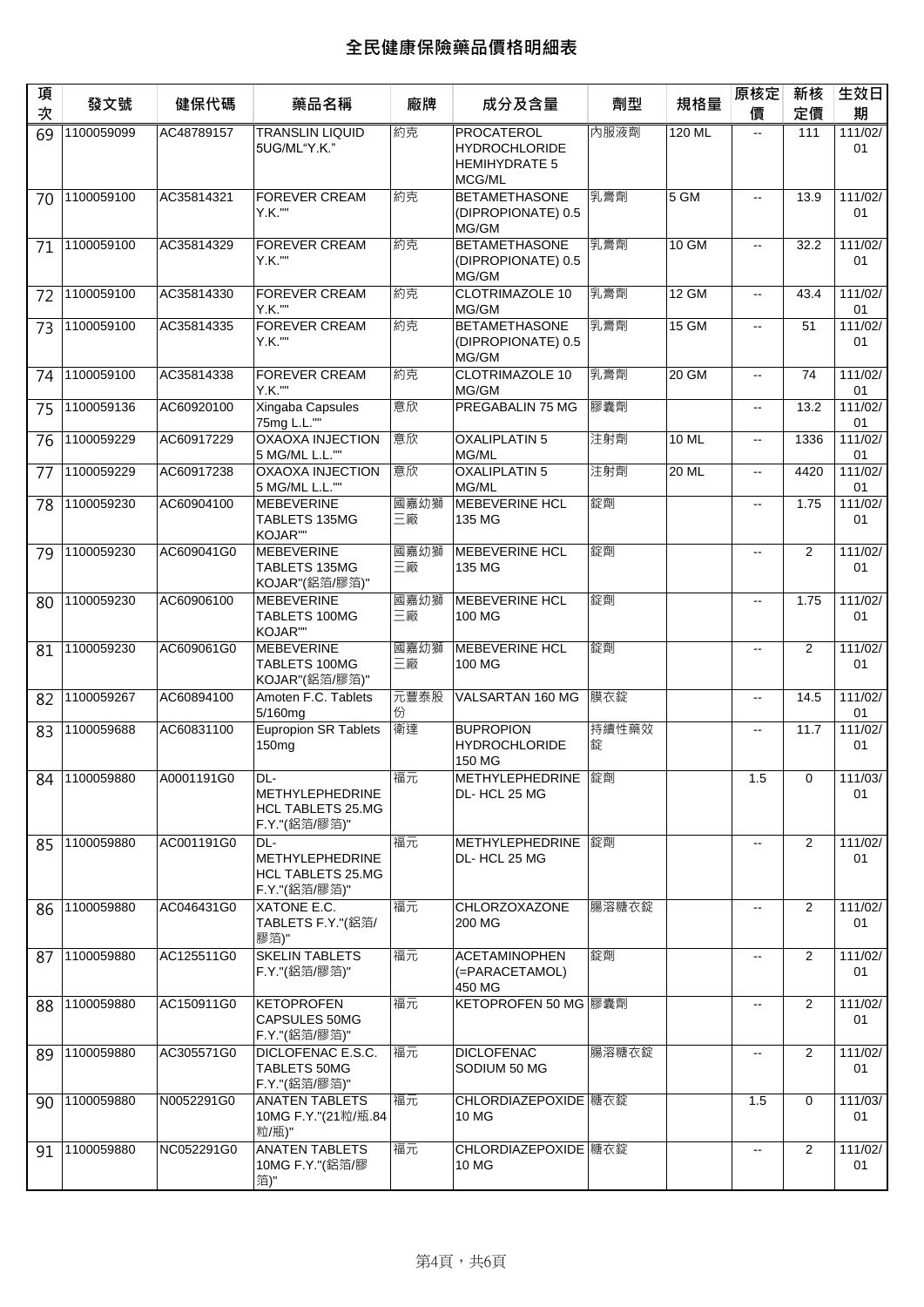| 項<br>次 | 發文號            | 健保代碼       | 藥品名稱                                                                                         | 廠牌                         | 成分及含量                                                        | 劑型    | 規格量     | 原核定<br>價                 | 新核<br>定價    | 生效日<br>期      |
|--------|----------------|------------|----------------------------------------------------------------------------------------------|----------------------------|--------------------------------------------------------------|-------|---------|--------------------------|-------------|---------------|
| 92     | 1100060213     | AC093521G0 | <b>HOMALIN TABLETS</b><br>W.S."(鋁箔/膠箔)"                                                      | 威勝                         | <b>DRIED ALUMINUM</b><br>HYDROXIDE GEL 299<br><b>MG</b>      | 錠劑    |         | $\overline{\phantom{a}}$ | 2           | 111/02/<br>01 |
| 93     | 1100060244     | BC28192100 | SORAFENAT FILM-<br><b>COATED TABLETS</b><br>200MG                                            | 健喬信元                       | <b>SORAFENIB</b><br>TOSYLATE,<br>MICRONIZED 200 MG           | 膜衣錠   |         | $\sim$                   | 690         | 111/02/<br>01 |
| 94     | 1100060265     | AC60889100 | <b>BUPRONIL</b><br>CAPSULES 60MG                                                             | 瑞士                         | DULOXETINE(<br>HYDROCHLORIDE)<br>60 MG                       | 腸溶膠囊劑 |         | $\overline{\phantom{a}}$ | 29.5        | 111/02/<br>01 |
| 95     | 1100060422     | A017454423 | <b>RINTERON</b><br><b>OPHTHALMIC</b><br><b>SOLUTION MAY</b><br>SEE""                         | 美西                         | <b>BETAMETHASONE</b><br>SODIUM<br>PHOSPHATE 1<br>MG/ML       | 點眼液劑  | 6 ML    | 33.1                     | $\mathbf 0$ | 111/03/<br>01 |
| 96     | 1100060422     | AC17454423 | <b>RINTERON</b><br><b>OPHTHALMIC</b><br><b>SOLUTION MAY</b><br>SEE""                         | 美西                         | <b>BETAMETHASONE</b><br>SODIUM<br>PHOSPHATE 1<br>MG/ML       | 點眼液劑  | 6 ML    | $\omega_{\rm m}$         | 34.9        | 111/02/<br>01 |
| 97     | 1100060663     | AC102041G0 | <b>FUZINLIN CAPSULES</b><br>H.L."(鋁箔/膠箔)"                                                    | 華琳                         | <b>ACETAMINOPHEN</b><br>(=PARACETAMOL)<br>450 MG             | 膠囊劑   |         | ц.                       | 2           | 111/02/<br>01 |
| 98     | 1100060735     | AC59692143 | Centimin Oral Solution<br>0.5mg/ml KOJAR""                                                   | 國嘉幼獅<br>三廠                 | <b>LEVOCETIRIZINE</b><br><b>DIHYDROCHLORIDE</b><br>0.5 MG/ML | 内服液劑  | 30 ML   | $\overline{\phantom{a}}$ | 25          | 111/02/<br>01 |
| 99     | 1100060735     | AC60158143 | Cetirizine Oral Solution<br>1mg/mL Kojar""                                                   | 國嘉幼獅<br>三廠                 | <b>CETIRIZINE</b><br><b>DIHYDROCHLORIDE</b><br>1 MG/ML       | 內服液劑  | 30 ML   | $\overline{a}$           | 28          | 111/02/<br>01 |
| 100    | 1100060816     | BC28120100 | Dutasvitae 0.5mg soft<br>capsules                                                            | 安而奇                        | <b>DUTASTERIDE 0.5</b><br><b>MG</b>                          | 軟膠囊劑  |         | $\overline{\phantom{a}}$ | 13          | 111/02/<br>01 |
| 101    | 1100060817     | AC49907329 | Pevigen Ointment<br>0.5mg/gm (Clobetasol<br>Propionate)                                      | 榮民製藥                       | <b>CLOBETASOL</b><br>PROPIONATE 0.5<br>MG/GM                 | 軟膏劑   | $10$ GM | ш.                       | 13.7        | 111/02/<br>01 |
| 102    | 1100060872     | AC467291G0 | <b>ERISPAN-S TABLETS</b><br>0.25MG(鋁箔/膠箔)                                                    | 生達二廠                       | FLUDIAZEPAM 0.25<br><b>MG</b>                                | 錠劑    |         | $\overline{a}$           | 2           | 111/02/<br>01 |
| 103    | 1100060873     | AC42090277 | <b>CEFZON FOR</b><br><b>INJECTION</b><br>STANDARD""                                          | 生達                         | <b>CEFMETAZOLE</b><br>(SODIUM) 500 MG                        | 乾粉注射劑 | 500 MG  | $\overline{\phantom{a}}$ | 64          | 111/02/<br>01 |
| 104    | 1100060875     | AC60991123 | KOCEL KOJAR""                                                                                | 國嘉幼獅<br>三廠                 | PLANTAGO<br><b>HYDROPHILIC</b><br>MUCILLOID 1 GM/GM          | 散劑    | 6 GM    | $\overline{a}$           | 8.4         | 111/02/<br>01 |
|        | 105 1100060879 | BC28173414 | LATAN EYE DROPS<br><b>NITTO""</b>                                                            | 溫士頓                        | LATANOPROST 50<br>MCG/ML                                     | 點眼液劑  | 2.5 ML  |                          | 439         | 111/02/<br>01 |
|        | 106 1100060891 | BC28134240 | Bendamustine Mylan                                                                           | 邁蘭                         | <b>BENDAMUSTINE</b><br><b>HYDROCHLORIDE 25</b><br>MG         | 凍晶注射劑 | 25 MG   | $\overline{\phantom{a}}$ | 2218        | 111/02/<br>01 |
|        | 107 1100060891 | BC28134255 | Bendamustine Mylan                                                                           | 邁蘭                         | <b>BENDAMUSTINE</b><br><b>HYDROCHLORIDE</b><br>100 MG        | 凍晶注射劑 | 100 MG  | $\overline{\phantom{a}}$ | 8255        | 111/02/<br>01 |
|        | 108 1100060961 | KC01157283 | ABRILADA.<br><b>SOLUTION FOR</b><br><b>INJECTION</b>                                         | 美商惠氏                       | <b>ADALIMUMAB 50</b><br>MG/ML                                | 注射劑   | 800 MCL | 44                       | 7437        | 111/02/<br>01 |
|        | 109 100060981  | AC38982323 | ROYALSENSE ACNE<br>GEL 10MG/GM<br>SINPHAR"<br>(CLINDAMYCIN)"                                 | 杏輝                         | <b>CLINDAMYCIN</b><br>(PHOSPHATE) 10<br>MG/GM                | 外用凝膠劑 | 6 GM    | $\overline{\phantom{a}}$ | 11.4        | 111/02/<br>01 |
|        | 110 1100060981 | AC38982330 | ROYALSENSE ACNE<br>GEL 10MG/GM<br>SINPHAR"<br>(CLINDAMYCIN)"                                 | 杏輝                         | <b>CLINDAMYCIN</b><br>(PHOSPHATE) 10<br>MG/GM                | 外用凝膠劑 | 12 GM   | Ξ.                       | 17.4        | 111/02/<br>01 |
|        | 111 110050380  | KC00964248 | ADCETRIS 50 mg<br>powder for concentrate<br>for solution for infusion                        | 臺灣武田                       | <b>BRENTUXIMAB</b><br>VEDOTIN 50 MG                          | 凍晶注射劑 | 50 MG   | 118324                   | 93060       | 111/02/<br>01 |
|        | 112 1100016863 | KC00774280 | <b>IMMUNINE PURIFIED</b><br><b>FACTOR IX</b><br>CONCENTRATE ·<br>VIRUS-INACTIVATED<br>600 IU | 臺灣武田<br>藥品工業<br>股份有限<br>公司 | <b>FACTOR IX 600.00</b><br><b>IIU</b>                        | 注射劑   | 600IU   | 9060                     | $\mathbf 0$ | 111/03/<br>01 |